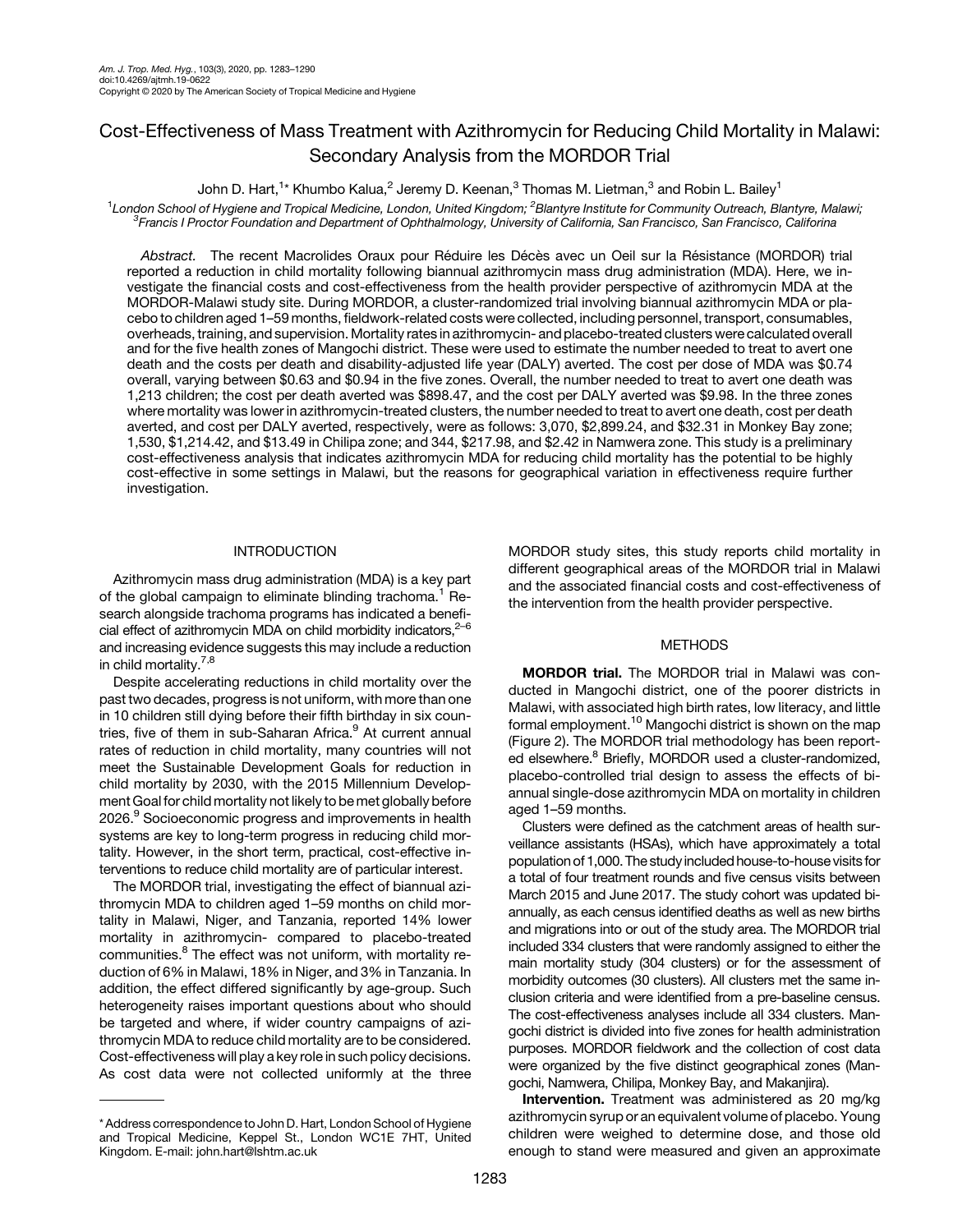<span id="page-1-0"></span>

FIGURE 1. Breakdown of mass drug administration costs by broad category. This figure appears in color at [www.ajtmh.org.](http://www.ajtmh.org)

dose based on their height. Mass drug administration was performed by HSAs in their own communities with assistance from village volunteers and MORDOR field-workers, who also recorded the data using tablet devices. Adverse event reporting was encouraged for events occurring within 7 days of the MDA via the HSA to the study team.

Randomization and blinding. The study drug manufacturer (Pfizer Inc., New York, NY) labeled medicine bottles with eight letters corresponding to azithromycin and eight to placebo to reduce risks of unblinding. Study clusters were randomly assigned to a drug letter by the study statistician using the statistical package R (the R Foundation for Statistical Computing, Vienna, Austria). All field and laboratory staff, supervisors, data managers, and participants were blind to the treatment code until after all fieldwork was complete.

**Outcomes.** The primary prespecified outcome for this study was the cost-effectiveness of azithromycin MDA at the MORDOR-Malawi study site. The secondary outcome was a comparison of the differences in cost-effectiveness of azithromycin MDA by health zone in Mangochi district. The study was designed to assess cost-effectiveness from the perspective of service providers and not from a societal perspective.

Cost data collection. Cost data were collected at the 12 month follow-up visit and included personnel, transport, consumables, overheads, training, and supervision. Details of sources of cost data are provided in [Table 1](#page-2-0). Efforts were made to exclude costs related solely to research, such as the electronic capture of census and treatment data. All daily fieldwork costs were recorded and cross-checked with budgets and funds released by the MORDOR trial finance officer in coordination with the District Environmental Health Officer. Costs were collected in Malawian Kwacha (MWK) and converted to U.S. dollars (\$) at the exchange rate of  $MWK700 = $1.00$ , the commonly used exchange rate in Malawi in 2016, where U.S. dollars are often used for major purchases. The value of the Malawian kwacha fluctuates significantly on the international market, and the exact exchange rate fluctuated above and below the value used for this study during the 12-month follow-up visit for MORDOR fieldwork between March and June 2016. All costs presented in this study are in 2016 USD. There were no missing cost data

as costs were proactively captured during the fieldwork from budgets and receipts.

Personnel costs included per diems for HSAs, village volunteers, drivers, MORDOR field-workers, and supervisors. Salary costs were not included for the main analysis, although HSA salaries were included in a subsequent sensitivity analysis. Training costs were included for HSAs to conduct the MDA; separate training costs for field-workers specifically on the use of tablet devices were excluded. Morbidity assessment costs for field-workers collecting samples and laboratory staff working on research activities were excluded.

Vehicle depreciation was calculated daily for two MORDOR vehicles by dividing the capital cost of the new vehicles by their 10-year life expectancy multiplied by 345, an assumed number of working days per year. Fuel costs were taken from the fuel receipts used specifically for the fieldwork in each zone. Additional transport costs, including bicycle and boat taxis, were included as required.

Azithromycin and placebo suspension were donated by Pfizer, so no costs were included for study drug in the main analysis, although the value of azithromycin was included in a sensitivity analysis. Overheads included rental costs for office and storage space in two locations and associated security, utilities, and upkeep costs. Supervision costs were mainly related to the MORDOR trial supervisors; zonal environmental health officer's (EHO's) costs were included to attend trainings.

Cost-effectiveness calculations. Total costs were summed for each of the five zones of Mangochi district. The cost per treatment in each zone and overall was calculated using the total number of treatments distributed at the 12-month follow-up visit. Mortality rates per 1,000 person-years were calculated for azithromycin- and placebo-treated clusters using the total deaths and person-years of follow-up over the full 2 years and four intercensal periods of the MORDOR trial. The number needed to treat to avert one death was calculated from the rate difference between azithromycin and placebo clusters. The cost per death averted was then calculated by zone and overall using the number needed to treat and cost per treatment. Cost per disability-adjusted life year (DALY) averted was also calculated from years of life lost in the study using the mean age of mortality of children in the study area and WHO standard life tables with no age weighting or time discounting.<sup>[11,12](#page-6-0)</sup>

A lifetime time horizon was used for this study to capture all effects associated with a round of azithromycin MDA, as opposed to assuming, in effect, that for lives saved during the intervention, those individuals would die instantly at the end of any shorter follow-up period. The evidence available to date regarding the effect of azithromycin MDA on child mortality does not indicate any reduction in effect with subsequent rounds of treatment. Indeed, the aggregate efficacy of azithromycin as compared with placebo tended to increase with each progressive round of treatment in the MORDOR trial.<sup>[8](#page-6-0)</sup> In addition, most of the protective effect of azithromycin MDA occurred in the 3 months after distribution, so this study assumed that each biannual MDA has an equal and indepen-dent effect on mortality.<sup>[13](#page-6-0)</sup>

Cost-effectiveness of the intervention was compared with the WHO willingness-to-pay thresholds, specifically the estimate that an intervention costing less than three times the national annual GDP per capita per DALY avoided, may be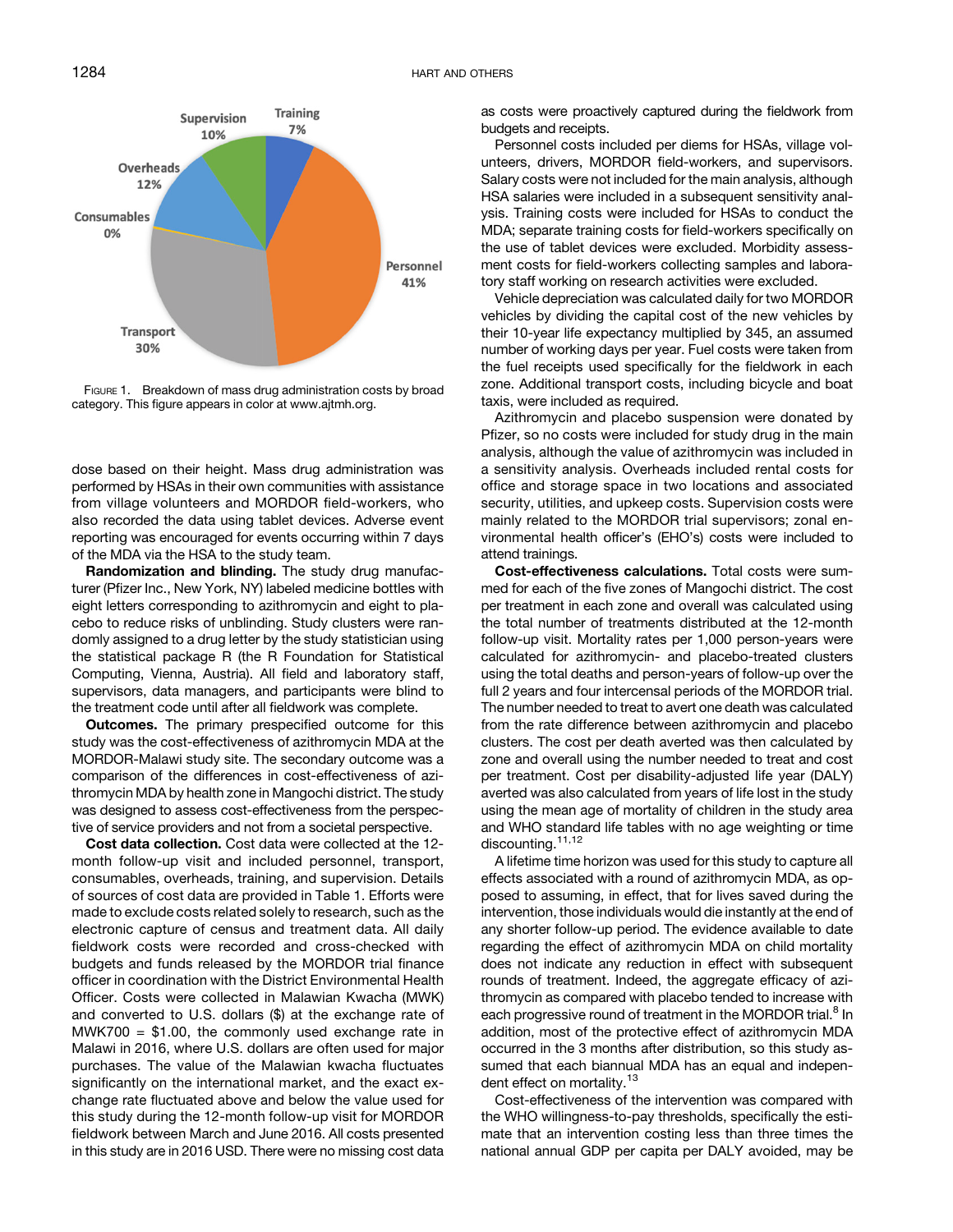TABLE 1 Sources of cost data

<span id="page-2-0"></span>

| Costs                                                                      | How data were collected/costs estimated*                                                                                                                                                                                                         |
|----------------------------------------------------------------------------|--------------------------------------------------------------------------------------------------------------------------------------------------------------------------------------------------------------------------------------------------|
| Training                                                                   |                                                                                                                                                                                                                                                  |
| Environmental health officers' (EHOs) phone<br>credit, fuel, and allowance | Distributed to EHOs to attend training and make fieldwork supervisory visits<br>(between \$34.29 and \$142.86 for each of the five zones depending on size,<br>accessibility, and number of EHOs)                                                |
| Health surveillance assistants' (HSAs) allowance                           | As provided to each HSA (\$17.86 each)                                                                                                                                                                                                           |
| HSAs' transport                                                            | Provided to HSAs traveling long distances to attend training (\$2.86 per HSA)                                                                                                                                                                    |
| Refreshments                                                               | Actual expenditure for training (between \$34.29 and \$100.00)                                                                                                                                                                                   |
| Hall hire (health center or teacher training hall)                         | Actual expenditure (between \$8.57 and \$10.00 per day)                                                                                                                                                                                          |
| Personnel                                                                  |                                                                                                                                                                                                                                                  |
| HSAs' per diem                                                             | Paid as agreed with the district ddministration (\$3.57 per day for 5 days for a total of<br>\$17.86 per HSA); for the sensitivity analysis, each HSA salary was included for the<br>allocated 1 week of work (\$14.29 per HSA)                  |
| Volunteers' per diem                                                       | Paid as agreed with the district ddministration (\$2.14 per day for 5 days for a total of<br>\$10.71 per volunteer in each community)                                                                                                            |
| MORDOR field-workers' pay/allowances                                       | Local enumerators staying at home paid \$2.86 per day for 5 days for a total of \$14.29<br>per community. Enumerators staying away from home paid \$5.00 per day<br>including per diem.                                                          |
| Field-worker accommodation                                                 | Actual expenditure for field-workers not able to return home at night (rooms costing<br>between \$2.86 and \$6.43 per night)                                                                                                                     |
| Transport                                                                  |                                                                                                                                                                                                                                                  |
| Vehicle depreciation                                                       | 2 Toyota LandCruiser vehicles costing \$60,000 each, with life expectancy of 10<br>years, assuming 345 working days per year (\$17.39 per day per vehicle)                                                                                       |
| Fuel                                                                       | Actual expenditure for fieldwork (between \$1,721.56 and \$2,752.24 per zone)                                                                                                                                                                    |
| Boat fare                                                                  | Actual expenditure for fieldwork (between \$0.00 and \$28.57 per zone, required to get<br>to some remote communities without road access)                                                                                                        |
| Bicycle fare                                                               | Actual expenditure for fieldwork (\$1.43 per day for 3 days for one HSA to reach<br>remote community)                                                                                                                                            |
| Consumables                                                                |                                                                                                                                                                                                                                                  |
| Study drug                                                                 | No cost for donated drug; for the sensitivity analysis, cost of azithromycin was taken<br>from the WHO International Product Price Guide for 2015 (\$0.94 per 30 mL bottle of<br>syrup, with three doses per bottle, as allocated for fieldwork) |
| Waste bags                                                                 | Actual expenditure for fieldwork (\$28.57 per zone)                                                                                                                                                                                              |
| Overheads                                                                  |                                                                                                                                                                                                                                                  |
| Office and storage space rent                                              | Rental cost for two offices and storage space during the fieldwork (\$1,128.57/month)                                                                                                                                                            |
| Office security and upkeep                                                 | Security and upkeep costs for rented premises during the fieldwork (\$102.86/month)                                                                                                                                                              |
| Office utilities                                                           | Utilities for rented premises during the fieldwork (\$205.71/month)                                                                                                                                                                              |
| Supervision                                                                |                                                                                                                                                                                                                                                  |
| MORDOR staff per diems, accommodation, and<br>lunch allowances             | 2–3 staff plus drivers (\$14.29 per diem when staying away from Mangochi town;<br>rooms costing between \$4.29 and \$8.57 per night; and lunch allowance of \$3.57<br>provided every day)                                                        |

\* All costs were measured during the 12-month follow-up round of MORDOR activities.

considered cost-effective, whereas one costing less than the national annual GDP per capita may be considered highly cost-effective.[14](#page-6-0) The WHO willingness-to-pay criteria applied to Malawi in 2016, with GDP per capita of \$316, indicate that a cost-effective intervention would cost less than \$948 per DALY averted and a highly cost-effective intervention would cost less than \$316 per DALY averted.<sup>[15](#page-6-0)</sup>

Sensitivity analyses were conducted: firstly, adding the value of azithromycin using the median price estimated for the buyer using theWHO International Product Price Guide and, secondly, adding both the value of azithromycin and the salaried time of HSAs.<sup>16</sup>

Ethical approval. Approval for the MORDOR trial was obtained from the College of Medicine, University of Malawi; the London School of Hygiene and Tropical Medicine; and the UCSF Committee on Human Research. Oral informed consent was obtained from the guardians of participants. There were no incentives for participation.

#### RESULTS

The baseline characteristics of clusters and study participants were similar between placebo and azithromycin arms at baseline, as shown in Table 2. The costs for activities related to the MDA varied by zone and overall and are listed in [Table 3](#page-3-0). The least costly zone for MDA was Namwera, costing \$0.63 per dose distributed, slightly cheaper than Mangochi zone at \$0.66. The most expensive zone was Monkey Bay, costing \$0.94 per dose distributed. The mean cost per dose administered overall zones was \$0.74.

A breakdown of costs by broad category is shown in [Figure 1](#page-1-0). The highest proportion of costs (41%) was for personnel associated with conducting the MDA, followed by transport (30%), overheads (12%), supervision (10%), and training (7%).

| TABLE 2                                                     |
|-------------------------------------------------------------|
| Baseline characteristics of study clusters and participants |

|                                | Placebo       | Azithromycin  |
|--------------------------------|---------------|---------------|
| Number of clusters             | 167           | 167           |
| Number of children enrolled    | 42.825        | 43,105        |
| Number of children per cluster | 286 (SD: 133) | 285 (SD: 127) |
| Gender, male (%)               | 50.0          | 50.0          |
| Age-group (%)                  |               |               |
| 1-11 months                    | 18.7          | 18.6          |
| 12-59 months                   | 81.3          | 814           |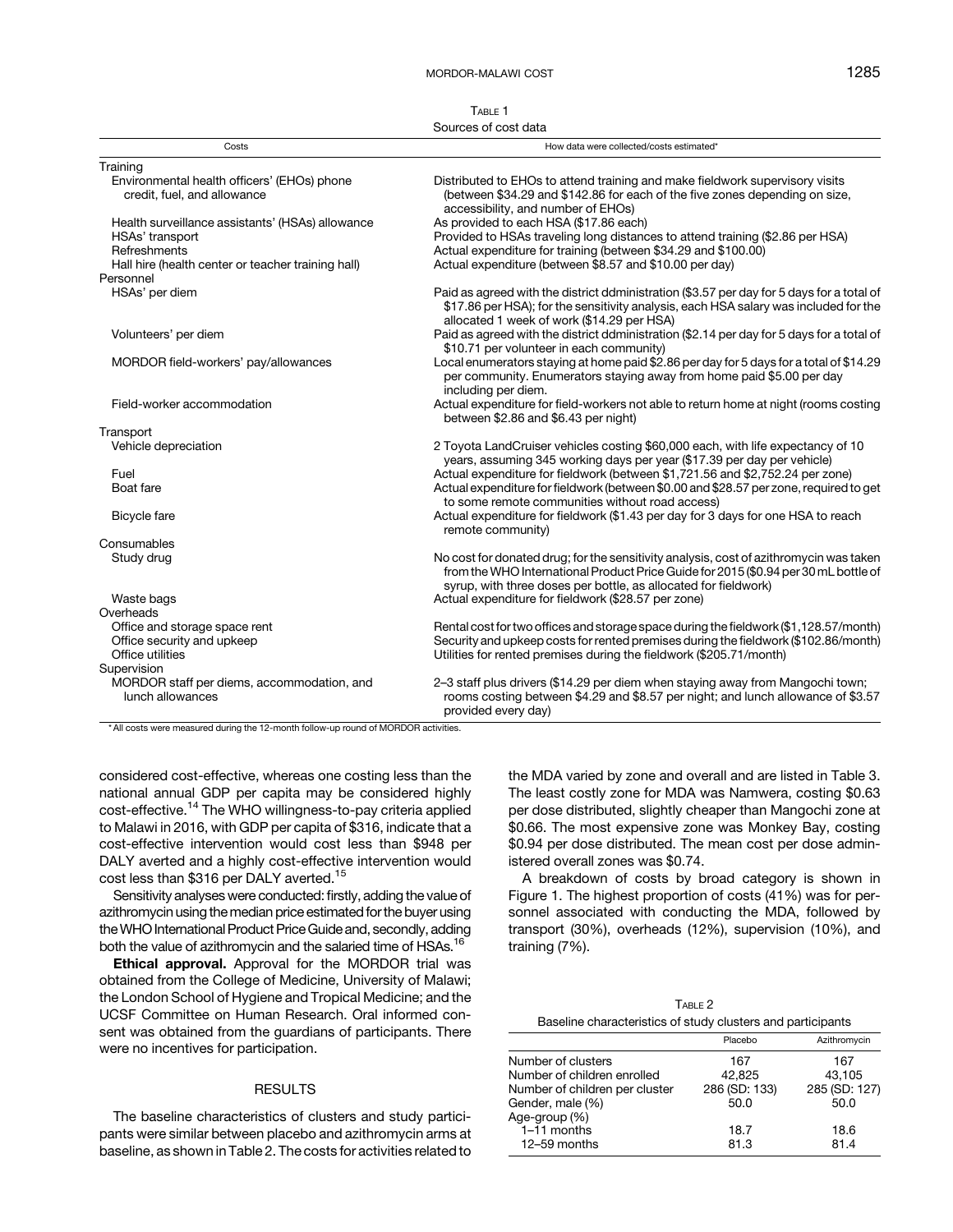| TABLE 3                        |
|--------------------------------|
| Itemized costs for MDA by zone |

<span id="page-3-0"></span>

|                                                                      | Cost (USD) |          |           |           |           |           |
|----------------------------------------------------------------------|------------|----------|-----------|-----------|-----------|-----------|
|                                                                      | Monkey bay | Chilipa  | Makanjira | Namwera   | Mangochi  | Total     |
| Training                                                             |            |          |           |           |           |           |
| Environmental health officers (phone<br>credit, fuel, and allowance) | 34.29      | 34.29    | 114.29    | 85.71     | 142.86    | 411.43    |
| Health surveillance assistants' (HSAs)<br>allowance                  | 263.57     | 771.43   | 263.57    | 457.14    | 708.57    | 2,464.28  |
| HSAs' transport                                                      | 57.14      | 42.86    | 28.57     | 57.14     | 42.86     | 228.57    |
| Refreshments                                                         | 34.29      | 54.29    | 43.57     | 67.14     | 100.00    | 299.29    |
| Hall hire (health center or teacher<br>training hall)                | 8.57       | 17.14    | 17.14     | 17.14     | 20.00     | 80.00     |
| Personnel                                                            |            |          |           |           |           |           |
| HSAs' per diem                                                       | 732.14     | 964.29   | 732.14    | 1,535.71  | 2,214.29  | 6,178.57  |
| Volunteers' per diem                                                 | 439.29     | 578.57   | 439.29    | 921.43    | 1.328.57  | 3,707.14  |
| MORDOR field-workers' pay plus<br>allowances                         | 1,121.43   | 1,191.43 | 1,178.57  | 1.755.71  | 1,645.71  | 6,892.86  |
| Field-worker accommodation                                           | 650.00     | 1,041.43 | 640.71    | 900.00    | 855.00    | 4,087.14  |
| Transport                                                            |            |          |           |           |           |           |
| Vehicle depreciation                                                 | 660.87     | 660.87   | 660.87    | 904.35    | 904.35    | 3,791.33  |
| Fuel                                                                 | 2,421.87   | 2,305.27 | 2,043.78  | 1,721.56  | 2,752.24  | 11,244.73 |
| Boat fare                                                            | 22.86      | 0.00     | 28.57     | 0.00      | 0.00      | 51.43     |
| <b>Bicycle fare</b>                                                  | 4.29       | 0.00     | 0.00      | 0.00      | 0.00      | 4.29      |
| Consumables                                                          |            |          |           |           |           |           |
| Study drug                                                           | 0.00       | 0.00     | 0.00      | 0.00      | 0.00      | 0.00      |
| Waste bags                                                           | 28.57      | 28.57    | 28.57     | 28.57     | 28.57     | 142.86    |
| Overheads                                                            |            |          |           |           |           |           |
| Office and storage space rent                                        | 846.43     | 846.43   | 846.43    | 1.128.57  | 1.128.57  | 4,796.43  |
| Office security and upkeep                                           | 77.14      | 77.14    | 77.14     | 102.86    | 102.86    | 437.14    |
| Office utilities                                                     | 154.29     | 154.29   | 154.29    | 205.71    | 205.71    | 874.29    |
| Supervision                                                          |            |          |           |           |           |           |
| MORDOR staff per diems,<br>accommodation, and lunch<br>allowances    | 1,228.57   | 257.14   | 930.00    | 1,796.43  | 542.86    | 4,755.00  |
| <b>Total cost</b>                                                    | 8.785.60   | 9.025.43 | 8.227.51  | 11.685.20 | 12.723.02 | 50,446.77 |
| Number of children treated at the                                    | 9,304      | 11,369   | 9.794     | 18.451    | 19,197    | 68,115    |
| 12-month follow-up                                                   |            |          |           |           |           |           |
| Cost per treatment                                                   | 0.94       | 0.79     | 0.84      | 0.63      | 0.66      | 0.74      |

The mortality rates by zone for placebo- and azithromycintreated clusters and calculation of the rate difference between treatment arms are shown in Table 4. Study clusters are plotted in Figure 2, indicating the mortality rate difference in azithromycin and placebo arms by zone.

Overall, the number needed to treat with azithromycin MDA to avert one death was 1,213 children, the cost per death averted was \$898.47, and the cost per DALY averted was \$9.98 (Table 4). The cost per DALY averted would indicate this intervention has the potential to be highly

| Mortality rate by treatment arm and cost-effectiveness by zone                   |                     |                    |                      |                    |                   |                      |  |
|----------------------------------------------------------------------------------|---------------------|--------------------|----------------------|--------------------|-------------------|----------------------|--|
| Zone                                                                             | Monkey Bay          | Chilipa            | Makanjira            | Namwera            | Mangochi          | Total                |  |
| Cost/treatment (USD)                                                             | 0.94                | 0.79               | 0.84                 | 0.63               | 0.66              | 0.74                 |  |
| Person-years in placebo clusters<br>(thousands)                                  | 7.58                | 12.28              | 10.08                | 18.05              | 18.94             | 66.93                |  |
| Deaths in placebo clusters                                                       | 53                  | 134                | 89                   | 191                | 153               | 620                  |  |
| Mortality rate in placebo<br>clusters (deaths per 1,000<br>person-years, 95% CI) | $6.99(5.34 - 9.15)$ | 10.91 (9.21–12.93) | 8.83 (7.18–10.87)    | 10.58 (9.18–12.19) | 8.08 (6.89-9.46)  | $9.26(8.56 - 10.02)$ |  |
| Person-years in azithro clusters<br>(thousands)                                  | 10.96               | 11.60              | 9.33                 | 17.59              | 17.36             | 66.84                |  |
| Deaths in azithro clusters                                                       | 73                  | 119                | 87                   | 135                | 150               | 564                  |  |
| Mortality rate in azithro<br>clusters (deaths per 1,000<br>person-years, 95% CI) | $6.66(5.30 - 8.38)$ | 10.26 (8.57-12.28) | $9.32(7.56 - 11.50)$ | 7.67 (6.48–9.08)   | 8.64 (7.36-10.14) | 8.44 (7.77-9.16)     |  |
| Rate difference (deaths per<br>1,000 person-years)                               | 0.33                | 0.65               | $-0.50$              | 2.91               | $-0.57$           | 0.82                 |  |
| Number needed to treat to<br>avert one death                                     | 3,070               | 1,530              |                      | 344                |                   | 1,213                |  |
| Cost per death averted (USD)                                                     | 2,899.24            | 1,214.42           |                      | 217.98             |                   | 898.47               |  |
| Cost per DALY averted (USD)                                                      | 32.21               | 13.49              |                      | 2.42               |                   | 9.98                 |  |

TABLE 4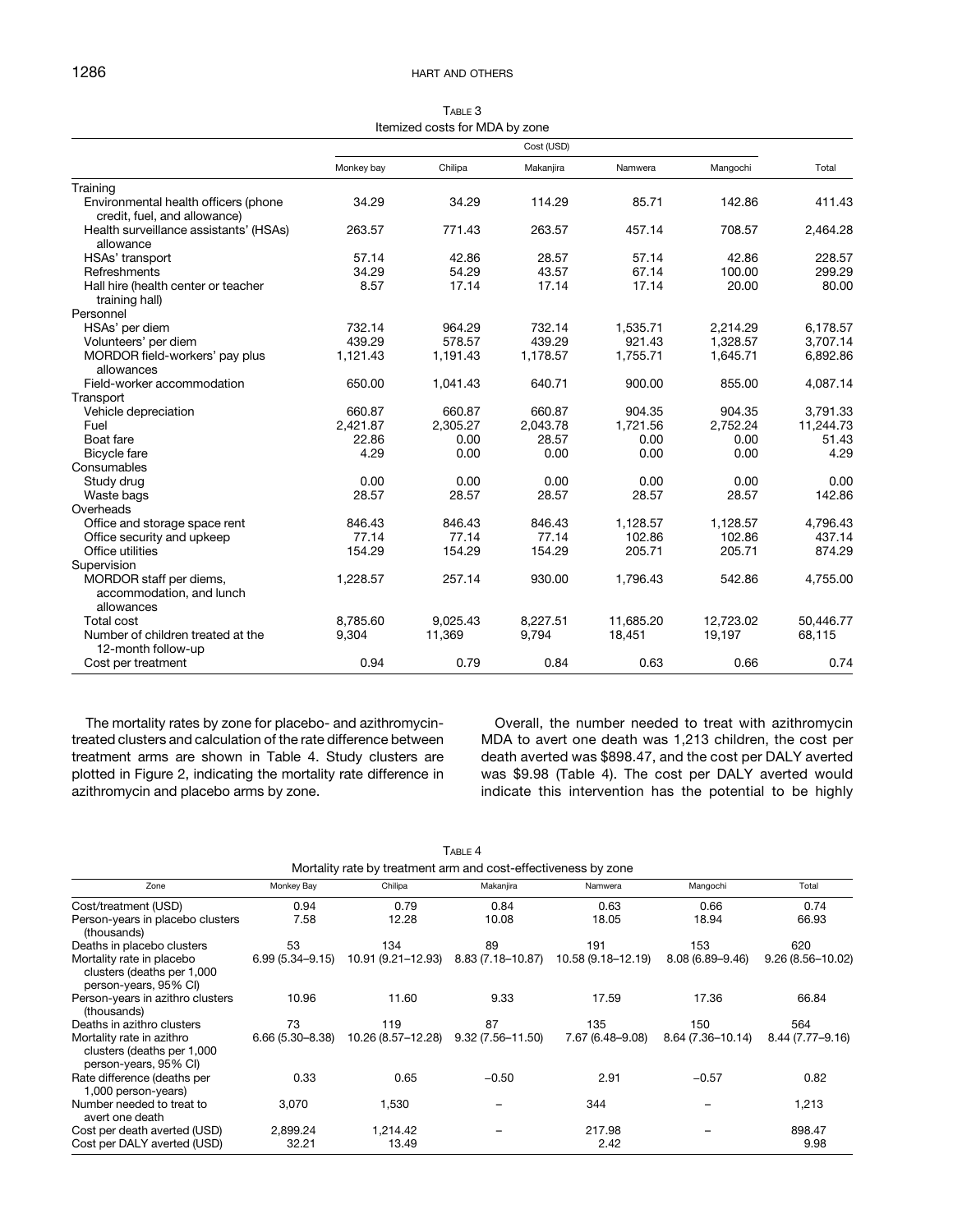

FIGURE 2. Mortality rate difference by zone between placebo- and azithromycin-treated clusters (deaths per 1,000 person-years); negative rate difference indicates higher mortality in azithromycin- than placebo-treated clusters.

cost-effective according to the WHO willingness-to-pay criteria (less than the GDP per capita of \$316). The greatest effect was in the Namwera zone, with the number needed to treat as 344, cost per death averted of \$217.98, and cost per DALY averted of \$2.42. In two zones, Makanjira and Mangochi, the mortality rate estimate was higher in azithromycin- than placebo-treated clusters, so a figure for cost per death averted could not be computed for these zones.

Sensitivity analyses are shown in [Table 5](#page-5-0). With the addition of the cost of azithromycin, the cost per death averted overall increased to \$1,278.59 and the cost per DALY averted to \$14.21. With the cost of HSA salaries for the duration of the work also included, the cost per death averted further increased to \$1,366.63 and the cost per DALY averted to \$15.18.

## **DISCUSSION**

This study estimated the cost-effectiveness of azithromycin MDA in the MORDOR trial in Malawi and compared costeffectiveness by geographical zone in the intervention district. The cost per treatment distributed overall was \$0.74, and the cost per death averted was \$898.47. The cost per treatment delivered varied by up to 50% between zones. Costeffectiveness varied considerably by zone; indeed, in two zones, the mortality rate was higher in azithromycin-treated than placebo-treated clusters. In the zones where mortality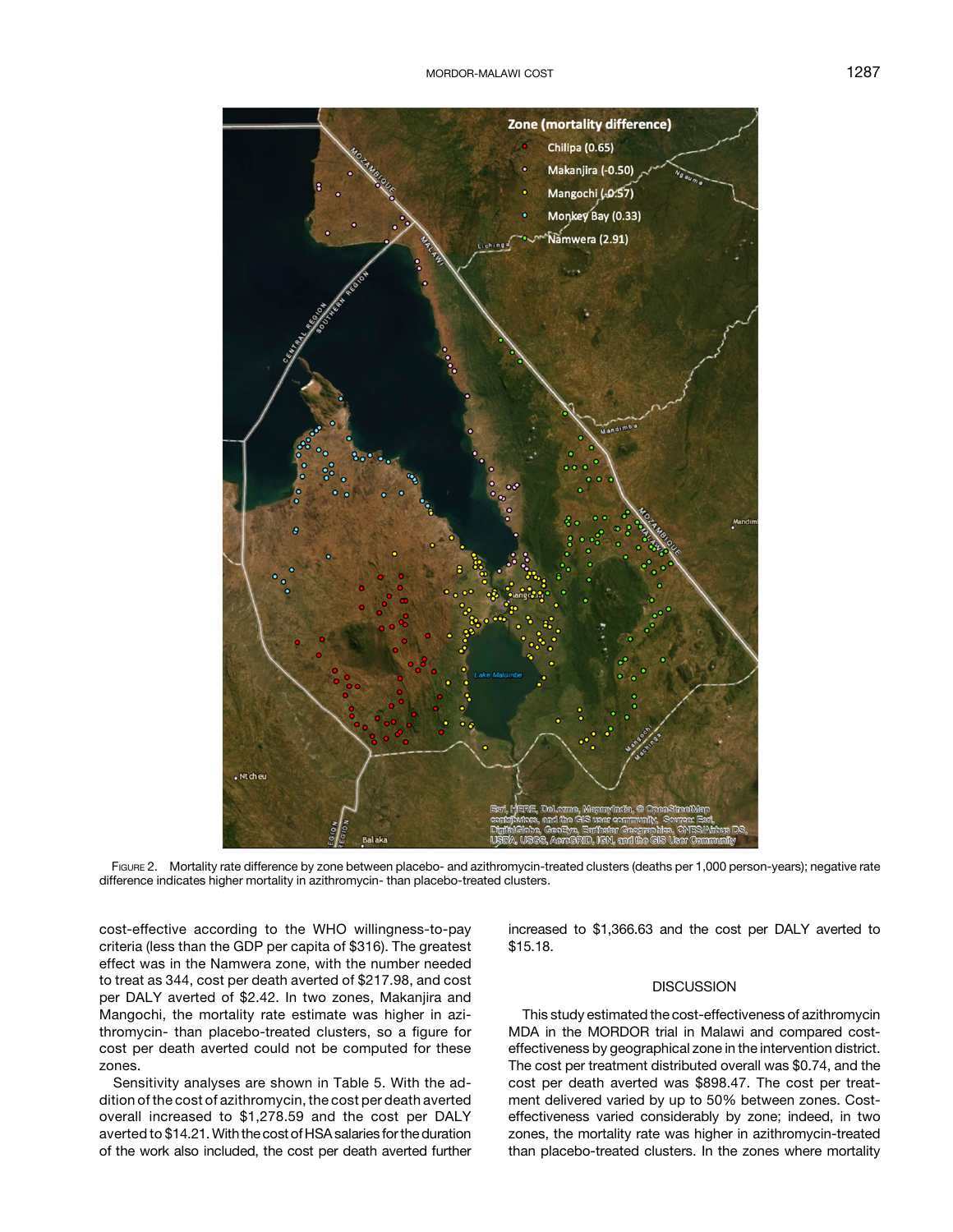<span id="page-5-0"></span>

|                                                       | Sensitivity analyses for cost-effectiveness including cost of azithromycin and HSAs' salaries |         |           |         |          |          |
|-------------------------------------------------------|-----------------------------------------------------------------------------------------------|---------|-----------|---------|----------|----------|
| Zone                                                  | Monkey Bay                                                                                    | Chilipa | Makaniira | Namwera | Mangochi | Total    |
| Including the cost of azithromycin                    |                                                                                               |         |           |         |          |          |
| Cost/treatment (USD)                                  | 1.26                                                                                          | 1.11    | 1.15      | 0.95    | 0.98     | 1.05     |
| Cost per death averted (USD)                          | 3.861.27                                                                                      | .693.74 |           | 325.82  |          | 1.278.59 |
| Cost per DALY averted (USD)                           | 42.90                                                                                         | 18.82   |           | 3.62    |          | 14.21    |
| Including the cost of azithromycin and HSAs' salaries |                                                                                               |         |           |         |          |          |
| Cost/treatment (USD)                                  | I.32                                                                                          | 1.18    | 1.21      | 1.01    | 1.07     | 1.13     |
| Cost per death averted (USD)                          | 4.054.55                                                                                      | 1797.54 |           | 348.74  |          | 1.366.63 |
| Cost per DALY averted (USD)                           | 45.05                                                                                         | 19.97   |           | 3.87    |          | 15.18    |

TABLE 5 Sensitivity analyses for cost-effectiveness including cost of azithromycin and HSAs' salaries

HSA = health surveillance assistant.

was lower in azithromycin-treated clusters, cost per death averted varied from \$217.98 to \$2,899.24.

The MORDOR trial was not powered to identify a mortality difference at any single site, but using the effect estimate of mortality and related cost-effectiveness, under \$1,000 per death averted is comparable to recommended interventions for reducing child mortality, such as integrated management of childhood illness<sup>[17](#page-6-0)</sup> and seasonal malaria chemoprophylaxis.<sup>[18](#page-6-0)</sup>

Azithromycin MDA has mostly been conducted by country programs for the control of trachoma, with the estimated costs varying considerably, from \$0.50 or less per person treated<sup>[19](#page-6-0)–[21](#page-6-0)</sup> to \$1.50 or more.<sup>[22,](#page-6-0)[23](#page-7-0)</sup> Other MDA programs in sub-Saharan Africa report generally similar costs: a systematic review of lymphatic filariasis MDA programs between 2000 and 2014 reported mean financial cost per treatment of \$0.46 (adjusted to 2014 USD), mean economic cost excluding donated drug of \$0.56, and economic cost including donated drug value of \$1.32. $^{24}$  $^{24}$  $^{24}$  Variation in MDA costs by country will be influenced considerably by the costs for staff involved, such as the use of volunteers or health workers. The costs for treatment of children only, as in MORDOR, as opposed to whole community MDA, would be expected to increase as more time will be required to identify eligible individuals. In addition, as fewer treatments are distributed when targeting children only, economies of scale are less, which may also increase the cost per treatment.

The largest component of the cost of the MDA was personnel costs, followed by transport. Personnel costs have been reported as the main driver of azithromycin MDA costs in other studies.<sup>[21,22](#page-6-0)</sup> One of these studies also found transport to contribute the second highest  $costs<sup>22</sup>$  $costs<sup>22</sup>$  $costs<sup>22</sup>$ , but the other study, in relatively accessible areas of the Gambia, found transport to not contribute a major share of costs.<sup>21</sup> It is expected that these costs will vary considerably by geographical location and country.

The two main components of personnel costs were HSAs' and MORDOR field-workers' per diems. Health surveillance assistants collect a monthly salary, the costs of which were included in a sensitivity analysis, and receive per diems for any additional activities required of them beyond their few days rostered work at a nearby health center; this includes government campaigns, such as azithromycin MDA for trachoma, and interventions with other development partners. The per diems vary considerably; those recorded for this study were slightly higher than those paid by the government and significantly lower than those paid by other organizations.

MORDOR field-worker costs were included because of the key role these staff played in the context of the MORDOR trial supporting the HSAs with the MDA, although they were also tasked to update the census and record all treatments distributed. These exact costs would not be required for a government MDA program, although additional support with logistics would be needed from district and national health staff. The time spent during the MDA to complete census is also likely to have slowed the MDA fieldwork and increased costs. The level of supervision included in this analysis was believed to be similar to that which would be performed by EHOs for a government program; the MORDOR trial supervisors' per diems and other support costs similar to the allowance and transport costs required for supervision during a government campaign.

Training costs accounted for 7% of the total MDA costs. These may be reduced slightly with repeated program distributions although some refresher training would usually be recommended. Capital costs for setting up the program were converted to ongoing running costs, for example, by including a daily depreciation cost for vehicles rather than front-loading the initial capital cost. This was performed to provide a simple estimate of the financial costs for a program to provide the intervention.

Interpretation of the findings of this study, providing the first estimates of cost-effectiveness from the MORDOR trial, must consider that it was designed to assess costs from the perspective of the health provider. Costs of donated drug were excluded, although a sensitivity analysis was performed, which indicated a potential increase in cost per treatment of 42% when the value of azithromycin was included and a 53% increase when both azithromycin and HSA salaries were included. Additional economic indicators associated with an analysis from the societal perspective, such as opportunity costs, have not been considered in this study.

The analysis in this study will be relevant to Malawi with its current level of health system and health programs in place, termed intervention mix constrained cost-effectiveness analysis.[25](#page-7-0) This evaluates the cost-effectiveness of additional interventions (in this case azithromycin MDA) with respect to the existing set of interventions, including interventions improving child mortality that may or may not have overlapping benefits with azithromycin MDA. Indeed, many health interventions are likely to interact with azithromycin MDA in terms of effect on child health, and therefore, in areas with improved health access and interventions, azithromycin is likely to provide lesser additional benefit.

To attempt to isolate the cost-effectiveness independent of other health interventions in a study area, termed generalized cost-effectiveness analysis, requires the analyst to consider the future effects if all health sector resources could be reallocated $^{25}$  $^{25}$  $^{25}$  and is beyond the scope of this study.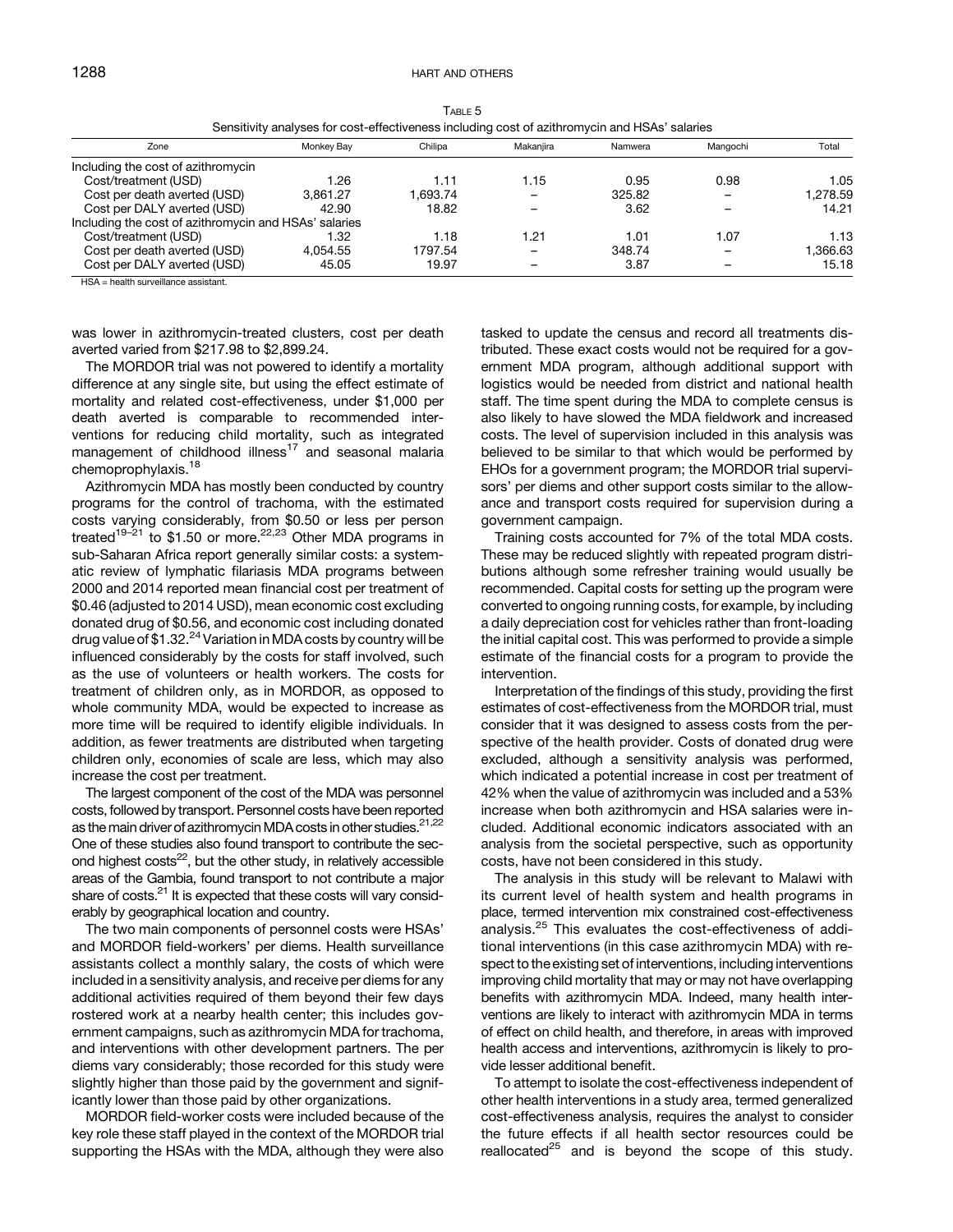<span id="page-6-0"></span>Generalizability of the effects of azithromycin MDA in Malawi as an intervention for child health to other settings may be possible to some extent depending on local child mortality rate, child health interventions, and the as-yet undefined mechanisms by which azithromycin MDA may reduce child mortality.

Future evaluations regarding the cost-effectiveness of azithromycin MDA for reducing child mortality should aim to estimate the cost-effectiveness when using the full economic cost. Further understanding of the mechanism of action is required, and subsequent analyses should assess the costs associated with targeting the intervention in settings where it will be effective. A further consideration is the potential for the development of macrolide resistance and lower effectiveness with continued biannual MDA as a possible consequence. Evidence from the trachoma field indicates that although resistance (in nontarget organisms) develops following azithromycin MDA, this usually decreases to relatively low levels 6 months posttreatment.<sup>[26,27](#page-7-0)</sup> The levels of resistance do vary considerably by country, however, and in Ethiopia, macrolide resistance in carried Streptococcus pneumoniae has been reported at 20–30% 12-24 months post-cessation of MDA.<sup>28</sup>

Evidence from the MORDOR trial in Niger indicates macrolide resistance in nasopharyngeal S. pneumoniae isolates 6 months after the fourth biannual MDA was higher in azithromycin-treated communities than placebo communities, although still at the relatively low community mean level of 12% macrolide resistance. $29$  Despite these low levels of resistance, the effect size appeared to increase over the four intercensal periods of the MORDOR trial, and indeed, with continued treatment for a third year of biannual MDA in the MORDOR II trial in Niger, effectiveness remained similar.<sup>[30](#page-7-0)</sup> This study assessed the cost-effectiveness per round of MDA over the first 2 years of the intervention in Malawi, although there is no evidence that the effect may decrease with subsequent distributions in this setting.

In conclusion, these initial findings from the MORDOR trial indicate that azithromycin MDA for reducing child mortality has the potential to be a highly cost-effective intervention in the Malawian setting, but that there is considerable variation by geographical location. A greater understanding of the reasons for geographical variation in effectiveness would be desirable before wider implementation of the intervention.

Received August 22, 2019. Accepted for publication January 23, 2020.

Published online April 27, 2020.

Acknowledgment: We would like to thank the Blantyre Institute for Community Outreach (BICO) team, in Malawi, for the fieldwork.

Financial support: This research was supported by a grant from the Bill & Melinda Gates Foundation (Grant number OP1032340).

Authors' addresses: John D. Hart and Robin L. Bailey, London School of Hygiene and Tropical Medicine, London, United Kingdom, E-mails: [john.hart@lshtm.ac.uk](mailto:john.hart@lshtm.ac.uk) and [robin.bailey@lshtm.ac.uk](mailto:robin.bailey@lshtm.ac.uk). Khumbo Kalua, Blantyre Institute for Community Outreach, Blantyre, Malawi, E-mail: [khumbokalua@yahoo.com.](mailto:khumbokalua@yahoo.com) Jeremy D. Keenan and Thomas M. Lietman, Francis I Proctor Foundation and Department of Ophthalmology, University of California, San Francisco, San Francisco, CA, E-mails: [jeremy.keenan@ucsf.edu](mailto:jeremy.keenan@ucsf.edu) and [tom.lietman@ucsf.edu.](mailto:tom.lietman@ucsf.edu)

This is an open-access article distributed under the terms of the [Creative Commons Attribution \(CC-BY\) License](https://creativecommons.org/licenses/by/4.0/), which permits unrestricted use, distribution, and reproduction in any medium, provided the original author and source are credited.

#### **REFERENCES**

- 1. World Health Organization, 2017. Report of the 19th meeting of the WHO Alliance for the Global Elimination of Trachoma by 2020. Hammamet, Tunisia: WHO/Department of Control of Neglected Tropical Diseases.
- 2. Coles CL, Seidman JC, Levens J, Mkocha H, Munoz B, West S, 2011. Association of mass treatment with azithromycin in trachoma-endemic communities with short-term reduced risk of diarrhea in young children. Am J Trop Med Hyg 85: 691–696.
- 3. Kigen G, Rotich J, Karimurio J, Rono H, 2014. Collateral benefits arising from mass administration of azithromycin in the control of active trachoma in resource limited settings. Pan Afr Med J 19: 256.
- 4. Schachterle SE, Mtove G, Levens JP, Clemens E, Shi L, Raj A, Dumler JS, Munoz B, West S, Sullivan DJ, 2014. Short-term malaria reduction by single-dose azithromycin during mass drug administration for trachoma, Tanzania. Emerg Infect Dis 20: 941–949.
- 5. Sadiq ST, Glasgow KW, Drakeley CJ, Muller O, Greenwood BM, Mabey DC, Bailey RL, 1995. Effects of azithromycin on malariometric indices in the Gambia. Lancet 346: 881–882.
- 6. Whitty CJ, Glasgow KW, Sadiq ST, Mabey DC, Bailey R, 1999. Impact of community-based mass treatment for trachoma with oral azithromycin on general morbidity in Gambian children. Pediatr Infect Dis J 18: 955-958.
- 7. Porco TC et al., 2009. Effect of mass distribution of azithromycin for trachoma control on overall mortality in Ethiopian children: a randomized trial. JAMA 302: 962–968.
- 8. Keenan JD et al.; MORDOR Study Group, 2018. Azithromycin to reduce childhood mortality in sub-Saharan Africa. N Engl J Med 378: 1583–1592.
- 9. The United Nations Inter-Agency Group for Child Mortality Estimation. Levels and Trends in Child Mortality Report, 2017.
- 10. National Statistical Office and ICF Macro, 2011. Malawi Demographic and Health Survey 2010. Zomba, Malawi, and Calverton, MD.
- 11. WHO, 2013. WHO Methods and Data Sources for Global Burden of Disease Estimates 2000–2011. Geneva, Switzerland: World Health Organization.
- 12. Murray CJ et al., 2012. GBD 2010: design, definitions, and metrics. Lancet 380: 2063–2066.
- 13. Porco TC et al.; Macrolides Oraux pour Réduire les Décès avec un Oeil sur la Résistance (MORDOR) Study Group, 2019. Mass oral azithromycin for childhood mortality: timing of death after distribution in the MORDOR trial. Clin Infect Dis 68: 2114–2116.
- 14. Marseille E, Larson B, Kazi DS, Kahn JG, Rosen S, 2015. Thresholds for the cost–effectiveness of interventions: alternative approaches. Bull World Health Organ 93: 118–124.
- 15. World Bank, 2016. GDP Per Capita. Washington, DC: The World Bank Group. Available at: [https://data.worldbank.org/indicator/](https://data.worldbank.org/indicator/NY.GDP.PCAP.CD?end=2016) [NY.GDP.PCAP.CD?end=2016](https://data.worldbank.org/indicator/NY.GDP.PCAP.CD?end=2016). Accessed November 11, 2019.
- 16. Management Sciences for Health, 2016. International Medical Products Price Guide, 2015 edition. Medford, MA: MSH.
- 17. Prinja S, Bahuguna P, Mohan P, Mazumder S, Taneja S, Bhandari N, van den Hombergh H, Kumar R, 2016. Cost effectiveness of implementing integrated management of neonatal and childhood illnesses program in district Faridabad, India. PLoS One 11: e0145043.
- 18. Nonvignon J, Aryeetey GC, Issah S, Ansah P, Malm KL, Ofosu W, Tagoe T, Agyemang SA, Aikins M, 2016. Cost-effectiveness of seasonal malaria chemoprevention in upper west region of Ghana. Malar J 15: 367.
- 19. Brady MA, Hooper PJ, Ottesen EA, 2006. Projected benefits from integrating NTD programs in sub-Saharan Africa. Trends Parasitol 22: 285–291.
- 20. Fenwick A, Molyneux D, Nantulya V, 2005. Achieving the millennium development Goals. Lancet 365: 1029–1030.
- 21. Harding-Esch E et al., 2015. Costs of testing for ocular Chlamydia trachomatis infection compared to mass drug administration for trachoma in the Gambia: application of results from the PRET study. PLoS Negl Trop Dis 9: e0003670.
- 22. Kolaczinski JH, Robinson E, Finn TP, 2011. The cost of antibiotic mass drug administration for trachoma control in a remote area of South Sudan. PLoS Negl Trop Dis 5: e1362.